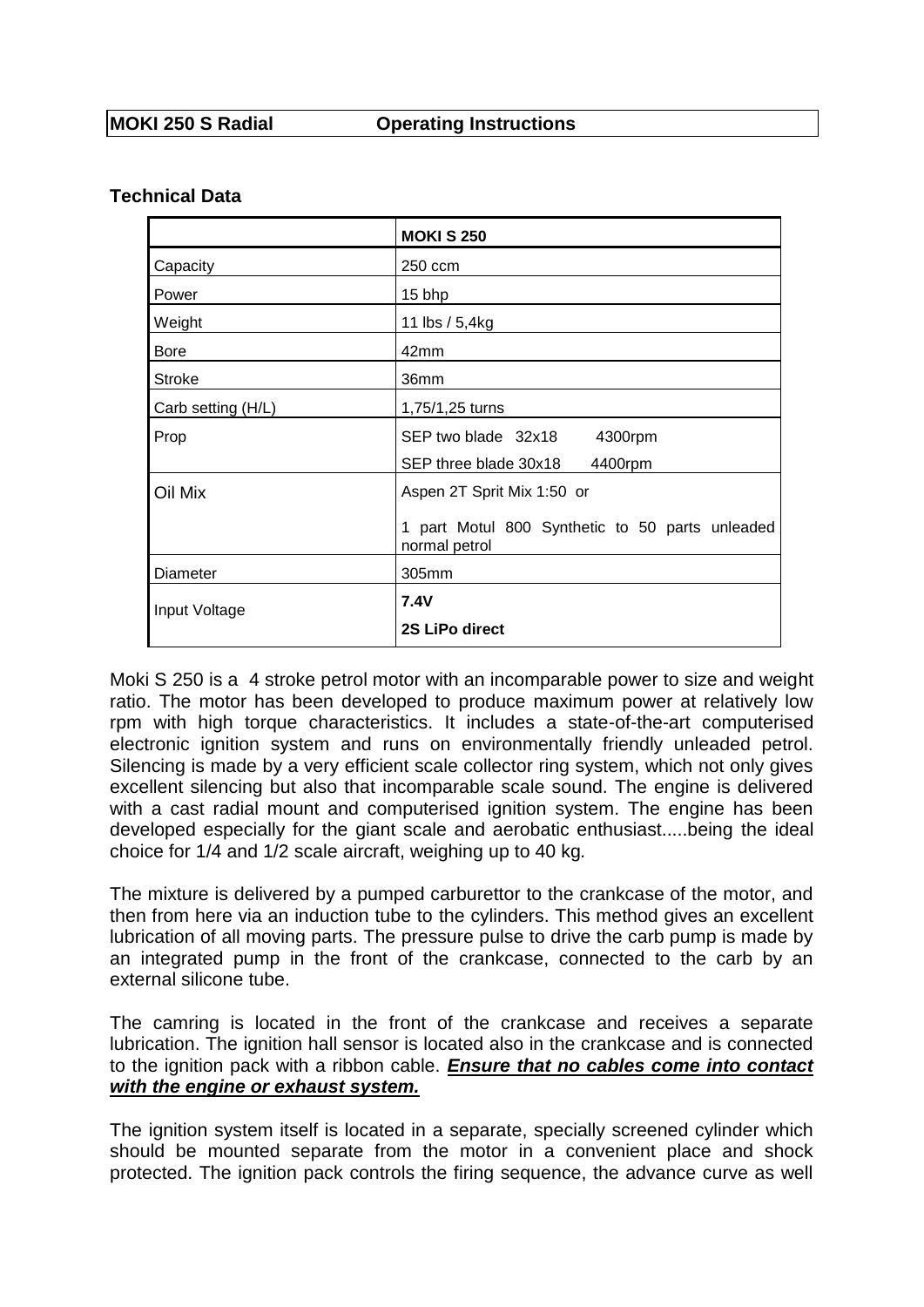as an ignition cut-off, to stop the motor overspeeding and creating noise problems. Furthermore, data is recorded to act as a service

record, such as the motor number, hours of operation and revs used. A screened cable triggers the five high tension coils, located in the rear of the crankcase, the spark is distributed directly to each of the five sparkplugs.

## *Setting up:*

Each motor is run for a short period at the factory, valve and carb settings are checked. A test report of findings is included with each engine.

he valve clearance is set at 0.05-0.08mm, (5-8 thou) *using feeler gauges, set with both valves closed* between rocker pad and pushrod. Ensure the valves are closed by turning prop ( ingnition off ) until the cylinder has reached Top Dead Centre (TDC) and both valves are fully shut. Please take care that correct valve clearance is maintained at all times, because burning and overheating of the valves seats will occur if the engine is run with valves that cannot fully close.

The valve gear is laid-out so that when the motor is warm, the valve clearance will increase, therefore check clearances cold. Take care not to put any side load on the pushrods during handling as they will bend and cannot be straightened.

Lubricate valve gear with light machine oil before each days flying.

Before initial running, check that the prop bolts are of the correct length for your propeller, tightened equally and securely, Your tank should be of 26-40 oz capacity and be fitted with a filter and 1/8 " / 2,5 mm bore petrol resistant fuel line, these items are available from us.

#### The ignition battery pack should be 2S LiPo or 2S LiFe directly with an input of 7 to 9V. *Please fit the ignition switch, as although the ignition back to an idling current when the engine stops, turning the prop will arm the ignition automatically.*

It is assumed that you have run large petrol engines before, and please mount the engine with the cylinder between fuel pump and sensor cable uppermost, to a firewall at least 1/2" thick, using high tensile 5mm bolts, shakeproof washers and blindnuts or selflocking nuts and large diameter washers . If you choose to make a test stand, ensure this is FIRMLY anchored to an immovable object such as a building!!! *Please do not underestimate the power available from the engine!!!!.*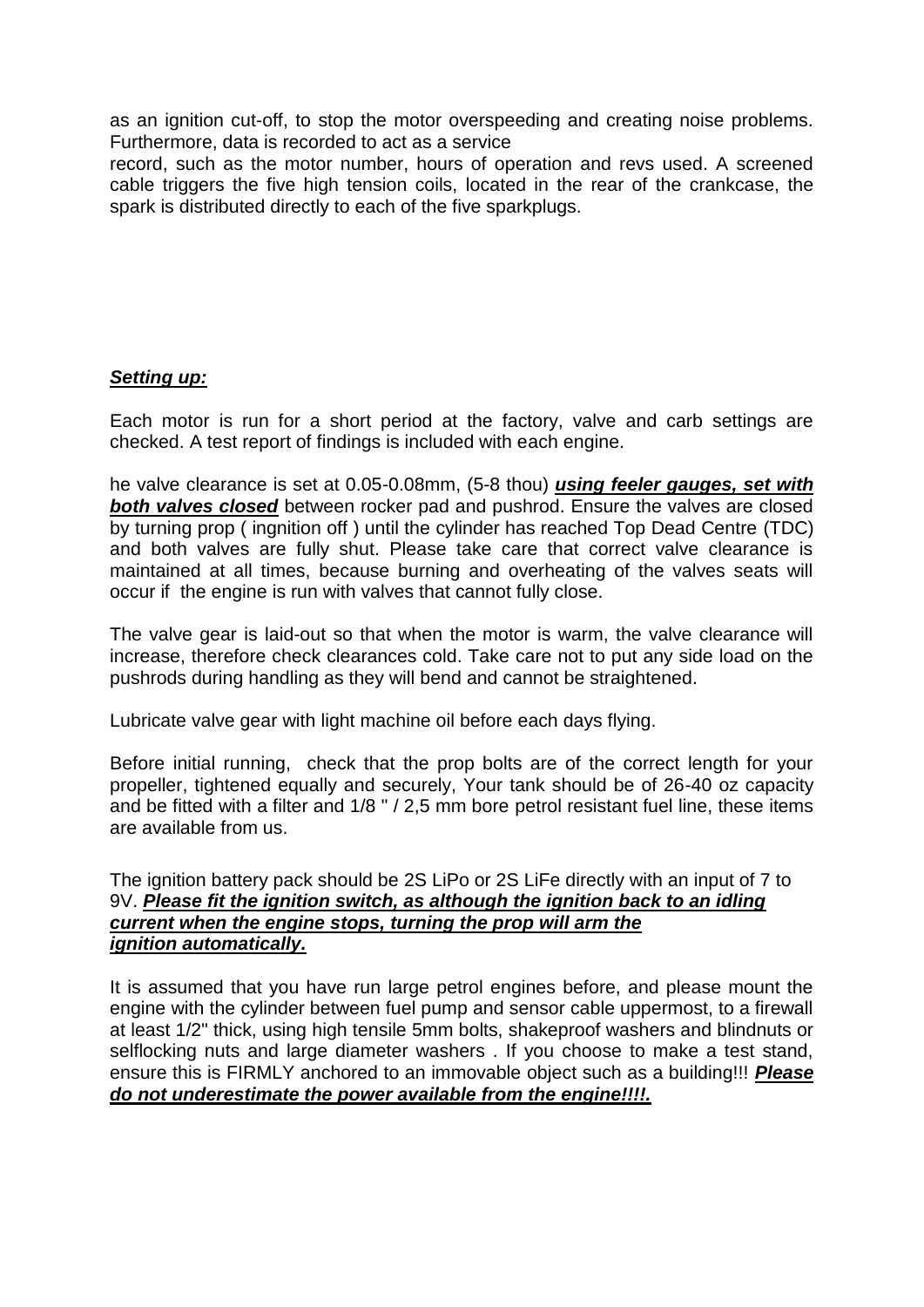# *Starting:*

Ignition switched OFF, turn the prop with closed choke flap until the fuel reaches the carburretor. Ensure your helper has a firm grip on the model and that no curios spectators are in line with or in front of the prop.

Ignition ON, and holding the prop firmly, turn the prop 2-3 full turns to suck fuel into the engine. Now with a firm flick, try and start the engine, the engine should fire and stop, now open the shock flap, *set the throttle just open* and flip the engine over to start it. Let the engine run at approximately 1.200 rpm for two minutes to warm up. Thereafter, the carburretor may be finely tuned to suit your propeller by adjusting the L and H needles on the carb. Please avoid prolonged idling on the ground as this can lead to overheating due to lack of airflow through the fins.

L needle adjusts the low end mixture, and H adjusts the high spedd mixture. The conical screw adjusts the idle speed.

Please note that:

1. The L influences the H mixture setting and vice versa. If the engine tries to stop when throttling up then richen the L screw anticlockwise. The H screw should be leaned until the engine reaches maximim revs and then backed off an 1/8 turn.

2. Dependent on cowling layout, turbulence with high and low pressure can cause mixture inconsistencies in flight, causing richening or weakening adjustments of the mixture to be necessary. Baffling between the cylinders will cure any overheating.

3. Remember that once the engine is warm, hot air with a low fuel/air ratio will be in the crankcase, this may lead to reduced maximum revs when the engine is hot and a weaker mixture, needing a slight richening of the needles to avoid an overlean condition.

4. Although the carb has a pump, it is good practice to ensure that the tank centreline is on, near and close to the carburettor centre-line.

#### *Routine Maintenance*

With a new motor, you will it necessary to check the valve clearance more often than normal, this is because the valve mechanism is undergoing the running- in process, and the cams, pushrods and rockers are still to bed in.

If the motor does not run for a while, oil can gather in the lower cylinders, turning the engine over a few times will normally remove this.

Take care when removing the plug caps they should be gently levered off vertically, do'nt twist them back and forth, this will cause damage to plug and cap. When replacing, ensure the caps go on with a double click. The plug gap should be 0,3-0,4 mm, this is factory set.